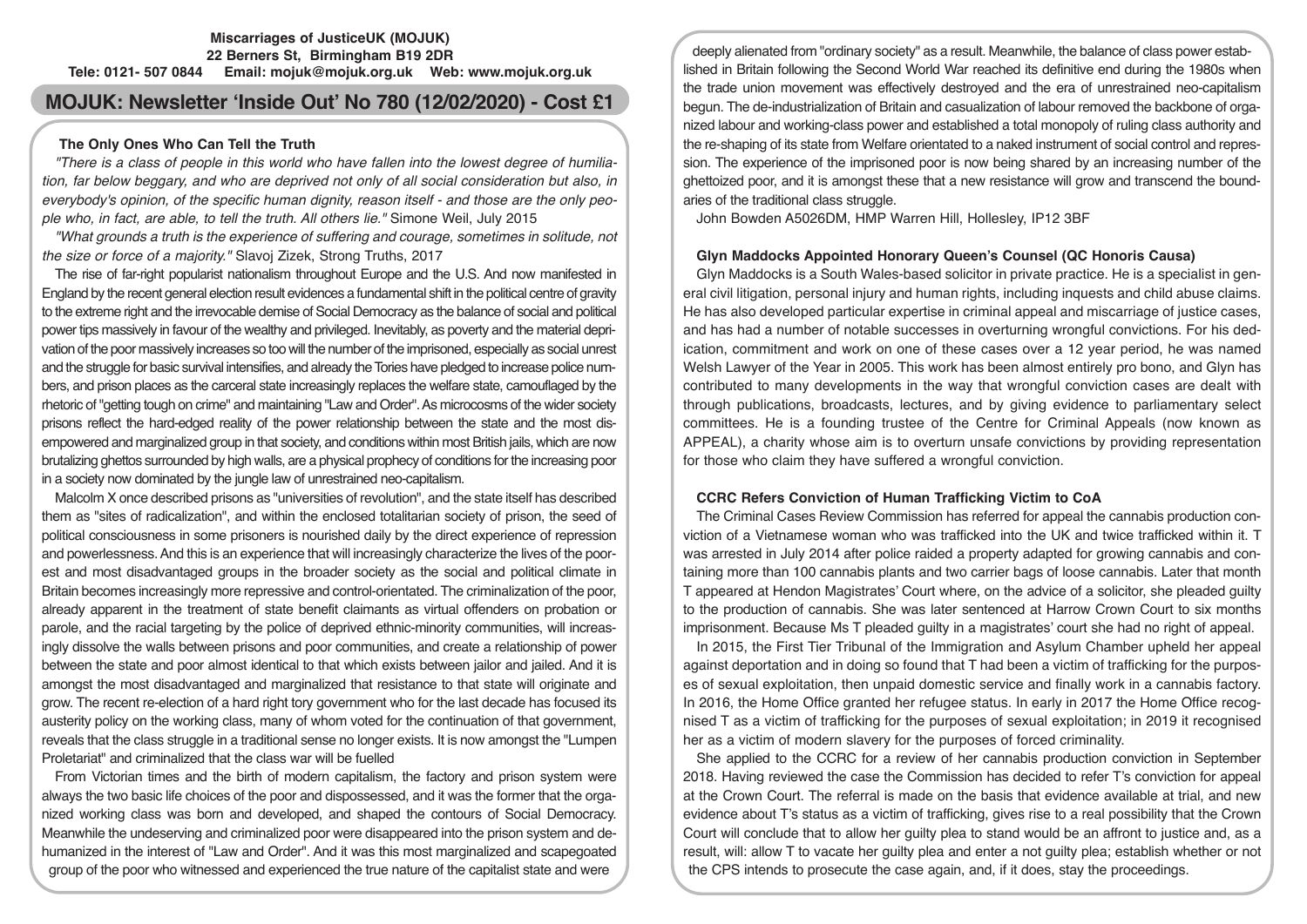#### **Ireland Couple Convicted of Female Genital Mutilation Jailed for Five Years**

Brion Hoban, Irish Legal News: A married couple convicted of the female genital mutilation (FGM) of their daughter in the first case of its kind in the nation's history have been jailed. The couple both pleaded not guilty at Dublin Circuit Criminal Court to one count of carrying out an act of FGM on a then one-year-old girl at an address in Dublin in September 2016. The 37 year-old man and 27-year-old woman also pleaded not guilty to one count of child cruelty on the same day. They are both originally from an African nation but cannot be named to protect the identity of the child. On the eighth day of the trial last month, December2019, the jury returned unanimous verdicts of guilty on all counts after almost three hours of deliberations. Passing sentence today 27th January 2020, Judge Elma Sheahan sentenced the husband to five-and-a-half years' imprisonment and the wife to four years and nine months' imprisonment.

At an earlier sentencing hearing, Detective Inspector Dany Kelly told Shane Costelloe SC, prosecuting, that on the date in question, the accused man attended at a hospital with his daughter who was bleeding from her perineal region. Det Insp Kelly said the accused man gave an explanation that the child had sustained the injury by falling backwards onto a toy. Medical professionals were of the view that this explanation was not credible and that the injuries were not accidental, counsel said. Gardaí were notified and carried out a search of the accused's family home. They seized the toy claimed to be responsible for inflicting the injury and no blood was found on the item following a forensic analysis. Dr Sinead Harty gave evidence during the trial that in her professional opinion, the injury sustained was not consistent with falling on a toy. She said the head and glans of the victim's clitoris had been completely removed. In interview with gardaí, both accused denied that FGM had been carried out on their daughter. The victim's father said he did not agree with the practice. His wife said she had been a victim of a different form of FGM herself. The court heard that the victim and her two siblings are currently in the care of their mother's eldest sister. The court heard expert evidence that FGM is a cultural phenomenon that goes back many thousands of years and arising predominantly from East Africa. Dr Deborah Hodes said it has no nothing to do with religious beliefs and is absolutely not a principle of the Muslim faith.

# **Time To Scrap 'Anachronistic' Criminal Dock, Say Howard League**

*Edie Martin, Justice Gap:* It's time to scrap use of 'anachronistic' docks in criminal courts, according to a new report which argues that the historic fixture of our justice system represents an obstacle to fair trials and prejudices the jury against defendants. The Howard League for Penal Reform is calling on policy makers to 'make the bold humane move to finally rid English and Welsh courtrooms of the anachronistic dock'. The removal of the dock 'could be regarded as a symbolic and substantive change in the way justice is seen to be delivered and ultimately is delivered,' the authors argue. The new study, written by Linda Mulcahy, Meredith Rossner and Emma Rowden, adds to a growing list of critics of the dock that include the Law Society, JUSTICE and even senior members of the judiciary including the former Lord Chief Justice, Lord Thomas.

The dock is the segregated area of the court, set aside for defendants and security personnel. Its use is standard practice in court rooms across the country, regardless of the severity of the crime committed. It is designed to protect against security breaches such as court room escapes and displays of aggression towards the judge. Statistics show, however, that in 2002 of the 67 escape attempts in Magistrates' courts only 27 were 'dock jumpers' and the pamphlet questions whether the the likelihood of these risks justifies the severity of the docks design.

Although a version of the dock has existed in English and Welsh courts since the sixteenth century, it only became a widespread feature of criminal trials in the 1970's.

The report details the dock's transformation from a simple raised platform into today's 'secure docks' – sometimes known as 'glass cages'. According to their research, the evolution of the dock has left the defendant increasingly isolated in the courtroom. Built on a wooden base, a metre off the ground and surrounded by glass walls the secure dock can obscure eyelines and make proceedings difficult to hear. The position of the dock has also been relocated from the centre of the courtroom to its margins, increasing the inaccessibility of the defendant. The report argues the modernised dock has a profound impact on the fairness of criminal trials. Its marginalised location means defendants have restricted access to their legal representatives, and are often unable to pass them written notes let alone verbally contact them. 'Secure docks' are also a symbolic contradiction of the justice system's belief that a suspect is 'innocent until proven guilty', by enclosing them in a contained space before the trial has begun. According to the Howard League, empirical research has found that 'jurors who saw the defendant in the dock, be it standard or secure, were 1.8 times more likely to view him as guilty than jurors who saw the accused at the bar table'. The European Court of Human Rights has raised concerns that the secure dock may undermine the right to a free trial, by intimidating the defendant.

It is not only security concerns that have influenced the fortification of the dock. Research undertaken by the pamphlet's authors (Mulcahy and Rowden) shows that the increased use of the dock has coincided with economic cutbacks and the paring back of court security. In their words, the redesign has been 'motivated as much by reduced staffing levels as it was by a perceived risk of violence or escape'. The use of the dock is not a worldwide practice. Countries such as Holland, Sweden and the United States seldom use them in their criminal trials. Unlike in the UK, in America it is also standard for the defendant to sit beside their legal representative and for any restraint of the defendant to require permission from the judge. The pamphlet details a variety of methods used overseas to balance security risks with a fair trial, eg. the use of glass walls to separate the public from the hearing.

### **Longer Sentences Will Not Cut Crime, Say Prison Experts**

*Jamie Grierson, Guardian:* Boris Johnson's hardline approach to justice will not cut crime and will only pile pressure on overstretched prisons, expert campaigners have said, as research reveals life sentences have already risen sharply. The Prison Reform Trust issued the stark warning just days after the government unveiled proposals to lock up some serious violent and sexual offenders for longer by scrapping automatic release halfway through a jail sentence. Offenders serving standard determinate sentences of seven years or more, where the maximum sentence is life, will be released at the two-thirds point, rather than halfway, under the changes unveiled last week.

Introducing a new report, the Prison Reform Trust director, Peter Dawson, said the government was looking in the wrong places to restore confidence in the justice system. He said: "Longer sentences haven't improved public confidence or safety before, and they won't now. But they have helped produce a prison system that fails to deliver either safety or rehabilitation. Good soundbites don't always make good policy – a coherent plan for reform is long overdue."

Researchers suggest England and Wales are already tougher on punishing serious crime than other countries. Prof Ben Crewe and Dr Susie Hulley, from the University of Cambridge, and Dr Serena Wright, from Royal Holloway, University of London, found a dramatic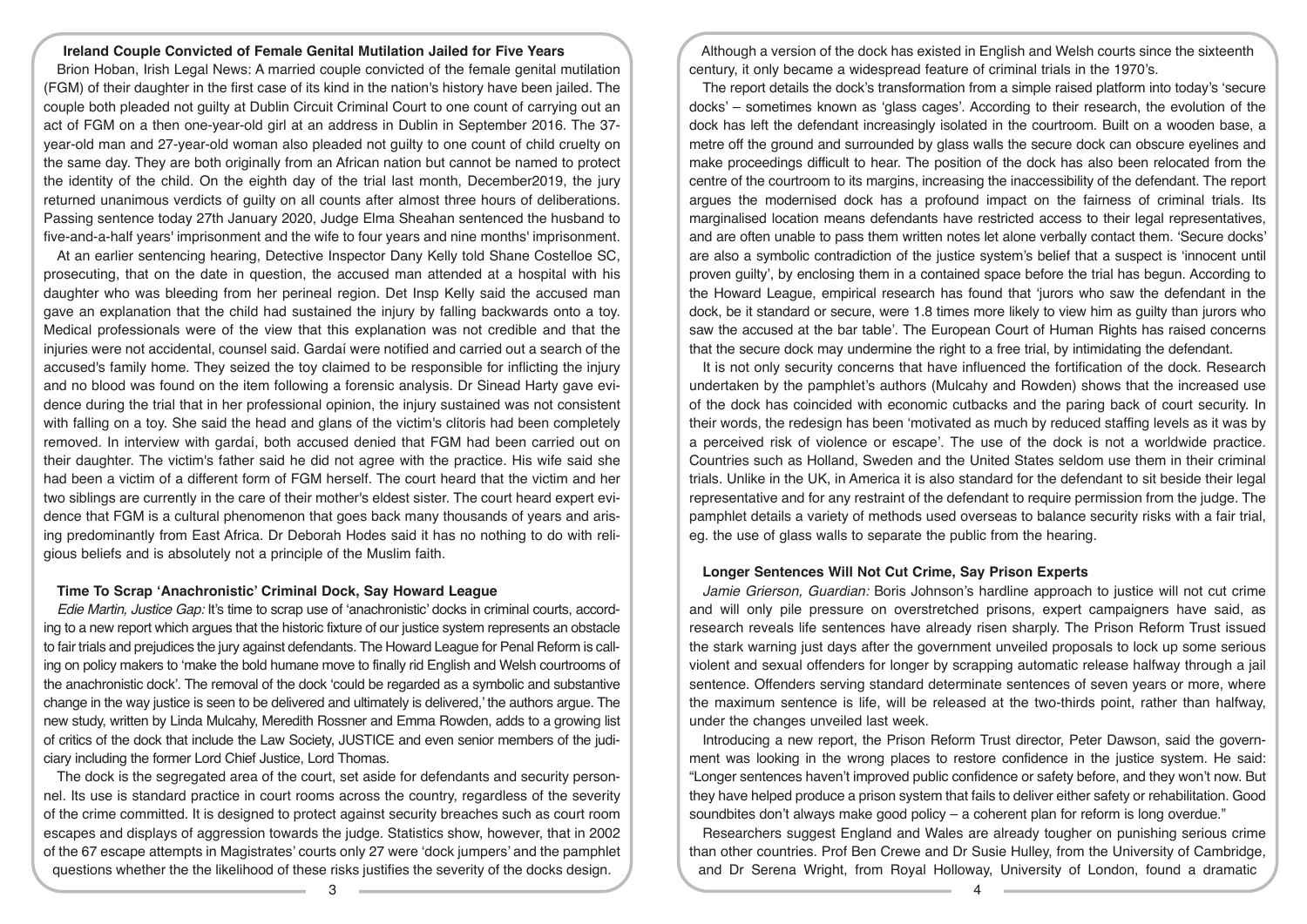increase in the number of people serving life sentences. According to the findings, fewer than 100 people a year were handed a life sentence with a minimum term of 15 years in England and Wales between 2000 and 2003. By 2008, this had risen to 249 adults and as of September 2019, 1,872 life sentence prisoners had tariffs of more than 20 years. Last year, there were also 880 serving a minimum of 25 years and 291 with a tariff of more than 30, excluding those serving the whole-life tariff who are unlikely to ever be released.

The findings of the report indicate there was no clear evidence that the latest rise in lengths of tariffs is linked to changes in the nature or severity of offending. The research claims growing numbers of people serving long sentences will mean prisons are likely to remain overcrowded for the foreseeable future. A Ministry of Justice spokeswoman said: "Under this government, serious violent and sexual offenders will spend more time where they belong – behind bars. We are spending £2.75bn on transforming and modernising the estate, including creating 10,000 additional prison places."

#### **Scotland: Man Wrongfully Arrested Given £100k Compensation by Police**

In 2015 Gary Webb, from Gatehouse of Fleet in Dumfries and Galloway, was handcuffed and spent a night in a police cell and three nights in prison. The 60-year-old told The Sunday Post that police had his fingerprints and knew he was the wrong man. He said: "My life has been trashed after this. Completely trashed." Mr Webb, who has no criminal convictions, was arrested at his home by detectives who had a warrant for a different person. 'I thought I was going insane' He said the officers held a photo of the suspect next to Mr Webb's face and decided they were the same person. Mr Webb showed them his passport, driving licence and photos around his home as proof of mistaken identity. However, the detectives said they would need to take him to the police station and handcuffed him. "I was at home with my wife then being held in cuffs with no-one believing who I was and facing the worst kind of criminal charges imaginable, I thought I was going insane. How could no-one believe I was me?" He was taken to court and, after three nights in a cell at Addiewell Prison, he was released without any explanation or apology.

After his release, Mr Webb, a former timber yard manager, made a formal complaint for wrongful arrest but after two years this was rejected by an internal police investigation and recorded as a "quality of service issue". He then contacted the Police Investigations and Review Commissioner (Pirc) who ordered the arrest of five officers and reported them to the Crown Office over allegations of criminal neglect of duty and attempting to pervert the course of justice. Following a two-year investigation, the Crown Office said none of the five officers would face prosecution. Mr Webb said: "I experienced things I should never have had to. I had to leave my work as my mental health was affected by everything. The Pirc did a fantastic job and left no stone unturned during its investigation, so without them and my own legal team I wouldn't be where I am now. But Police Scotland and its behaviour has been utterly despicable. They clearly know of wrongdoing or they wouldn't have paid damages."

'Unreserved apology': In a statement to the BBC, Gordon Dalyell, a partner at Digby Brown Solicitors who represented Mr Webb, said: "The life of an innocent man was completely ruined because of the deliberate and malign actions of police officers who are meant to keep people safe. I would like to think an inquiry will occur in due course to ensure innocent people are not illegally detained and Police Scotland staff who act illegally will be held accountable." Police Scotland's Assistant Chief Constable Alan Speirs said: "We recognise the significant impact this incident and our poor initial response had on Mr Webb and, following the conclusion of legal

proceedings, will seek to discuss these matters with him and offer an unreserved apology. The Crown Office and Procurator Fiscal Service instructed the Police Investigations and Review Commissioner to investigate the circumstances and the COPFS has instructed there should be no criminal proceedings. Our officers and staff work with commitment and professionalism day in, day out, to provide a high-quality policing service for the public. When learning opportunities are identified, Police Scotland is committed to supporting officers and staff who have acted in good faith, however we will not comment on internal misconduct matters."

### **Elderly Abuse Suspect Should be Allowed to Starve Himself to Death**

An elderly man who stopped eating after being accused of historical child sexual abuse could be allowed to starve himself to death, a judge has said. The man, in his late 80s, is at the centre of litigation in the court of protection, where issues relating to people who may lack the mental capacity to make decisions are considered. Mr Justice Hayden has been asked to decide whether the man should be fed through a tube against his will to keep him alive. At a hearing in London on Monday 27th January 2020, the judge was told that hospital medics were giving the man water on the basis that he lacked the mental capacity to make decisions about eating and drinking. Hayden said there was evidence that the man did have the mental capacity to make such decisions. He said: "If he wants to starve himself to death, and that is his view, then that is his entitlement. The court of protection is not here simply to protect people from outcomes that we don't like. It is also here to protect their autonomy." The judge has been told the man went on hunger strike after learning that police had begun an investigation into allegations of historical child sex abuse. There are a number of alleged victims, including the man's daughter. Hayden is due to oversee another hearing on Wednesday. He said the man, who lives in a care home in the south-west of England, could not be identified in media reports of the case. The judge heard submissions from lawyers representing the man and those representing the council with responsibility for the man's care. Lawyers representing the man initially launched litigation after he said he wanted to leave a care facility and return home. The dispute relating to his hunger strike arose later.

# **Miami Showband Murders: Files Delay 'Appalling', Says Judge**

BBC News: A high court judge has criticised the police for not disclosing documents in an alleged collusion case about the Miami Showband murders in 1975. Three members of the band were killed by loyalists in a bomb and gun attack when their bus was stopped near Newry. Victims of the attack are suing the Ministry of Defence (MOD) and Police Service of Northern Ireland (PSNI). They say there was collaboration between the killers and serving soldiers. On Friday 24th January 2020, Justice Maguire said delays in receiving the material from the PSNI were "appalling" and he warned he may strike out their defence to the claim. "This case has been going on since 2012, and we are at a stage in 2020 where the obligation of discovery on the police service has not been complied with. The court seems to be getting the runaround. It makes me angry (and) shows so much disrespect to the court."

The attack in July 1975 happened as the band, which toured across Ireland, were travelling home to Dublin after a gig in Banbridge. Their minibus was stopped by a fake army patrol involving Ulster Defence Regiment (UDR) and Ulster Volunteer Force (UVF) members. The band was made to stand by the roadside while a bomb was placed on the bus. It exploded prematurely, killing two of the attackers, Harris Boyle and Wesley Somerville. The rest of the gang opened fire, murdering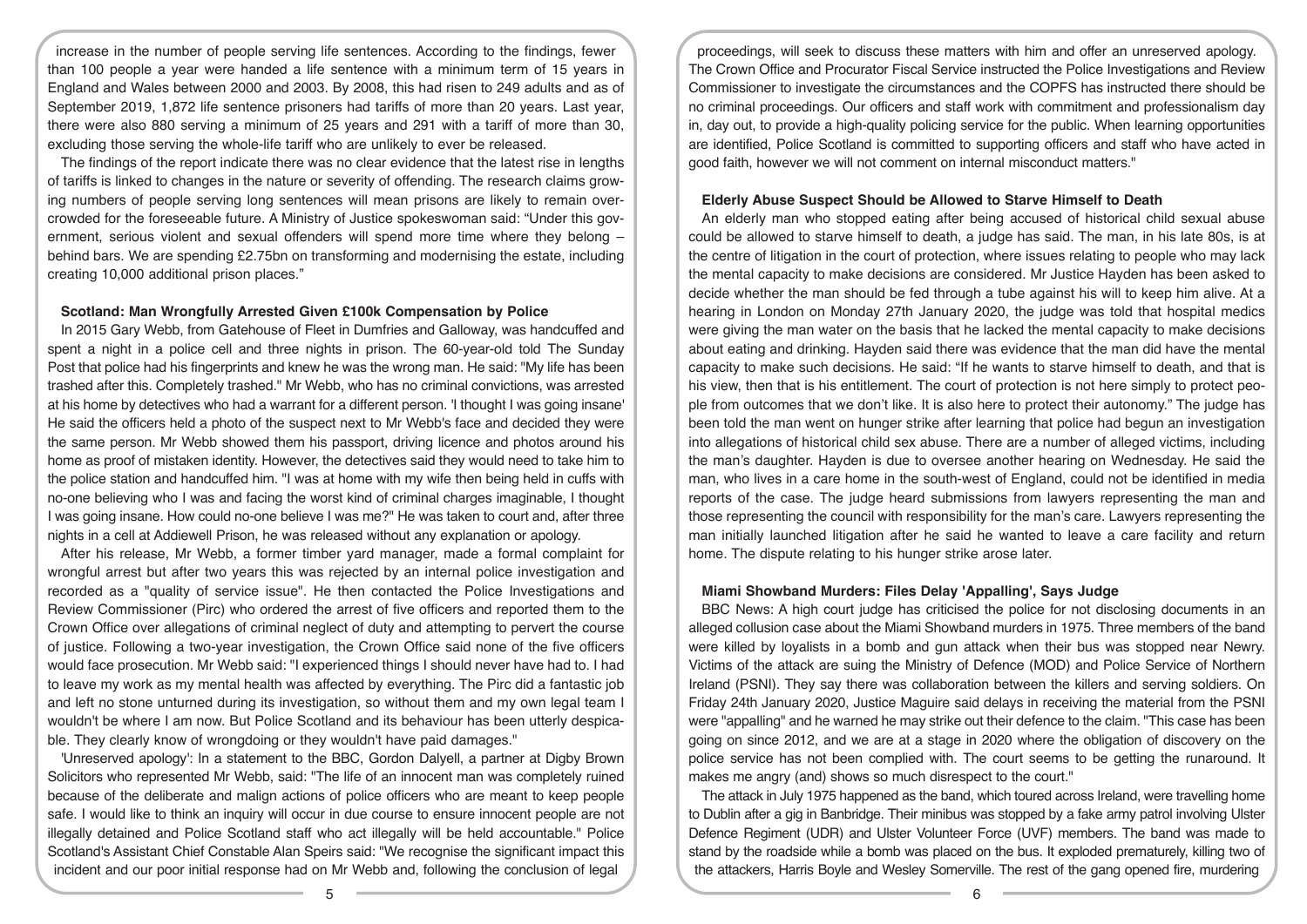three members of the band, singer Fran O'Toole, guitarist Tony Geraghty and trumpeter Brian McCoy. Two other band members, Des McAlea and Stephen Travers, were injured but survived.

In 2011, a report by the Historical Enquiries Team raised concerns about collusion around the involvement of an RUC Special Branch agent. It found that mid-Ulster UVF man Robin Jackson claimed in police interviews he had been tipped off by a senior RUC officer to lie low after his fingerprints were found on a silencer attached to one of the weapons. He was later acquitted on a charge of possessing the silencer. Two UDR soldiers were convicted for their roles in the attack.

The victims' case has alleged that military chiefs knew about paramilitaries infiltrating the UDR, but failed to stop it. Damages are being sought in writs against the MOD and the PSNI Chief Constable for assault, trespass, conspiracy to injure, negligence and misfeasance in public office. Some army files have been disclosed to the plaintiffs, however, they were redacted on national security grounds. A barrister representing Chief Constable Simon Byrne said "administrative problems" were to blame for the delay in submitting documents and asked for two weeks to arrange any application for Public Interest Immunity. Justice Maguire ruled there would be a two-week adjournment, but said: "I would be inclined to consider seriously striking out the police defence". "I think the time is coming in this case where the court's patience is (running out)."

### **Convicted Drug Dealer's Attempt to Clear Name Fails**

Tom Wright, Justice Gap: Court seven in the Royal Courts of Justice played host to the latest act in David Reece's fight to overturn his conviction for conspiracy to import and supply Class A drugs. Found guilty in March 2018 for his alleged role in trafficking cocaine and heroin worth over £65 million, Reece is currently serving a 19-year prison sentence. On Friday afternoon the Court of Appeal dismissed his appeal. Reece was one of eight men convicted after police discovered 58kgs of cocaine and 83kgs of heroin hidden in the back of a lorry at King George Dock, Hull, in 2017 (see here). The jury deliberated for 37 hours before finding Reece guilty by a majority verdict of 10-2. All the while Reece and his family have protested his innocence, denying all involvement and knowledge of the drugs.

Reece's was taken up the legal charity Inside Justice. After the hearing chief exec Louise Shorter commented: 'We disagree with the decision, of course. I hope we will regroup, take a long hard look at the case as a whole and decide if there is anything else at all that we can investigate which might help David avoid spending the next decade, or more, in prison.' The Reece family, present in court on Friday, expressed their dismay and disillusion at the outcome of the hearing, shaking their heads at the judgment and vowing to continue the fight to clear David's name.

The ground of appeal argued before the Appeal judges centred on the assertion the trial judge had erred in his summing up. During the course of the original trial the prosecution applied to introduce evidence of Reece's previous conviction for drug importation offences in Belgium in 2011. The prosecution argued the similarity of the two offences demonstrated Reece had a propensity to commit crimes of this nature. However, Reece argued that despite pleading guilty to the Belgian offences he did not know of the existence of the drugs until they were discovered by Belgian customs officers. Mark Harries QC submitted that the trial judge's handling of this matter was deficient when directing the jury.

At trial the judge had not invited the jury to consider that if Reece was unaware of the existence of the drugs in the Belgian case then the prosecution would not be able to demonstrate he had a propensity to commit such crimes. In the absence of such an instruction to the jury, Harries asserted Reece's conviction must be unsafe as this evidence of bad character

tainted his whole credibility. Delivering the judgment of the whole court, Lord Justice Singh rejected this argument, dismissing the appeal. The court ruled that in the absence of further evidence Reece's claim to lack knowledge of the drugs, and his acceptance of the Belgian conviction, did not require any specific instructions to the jury. Furthermore, Lord Justice Singh intimated that even if the Court had been minded to accept that the judge erred in his summing up in relation to the Belgian case, they would have nevertheless affirmed the safety of the conviction on the basis of the prosecution's circumstantial case against Reece.

# **Fight Breaks Out in Court as Killers Jailed**

Violence broke out at the Old Bailey as five gang members were jailed for murdering a man in a knife attack. Kamali Gabbidon-Lynck, 19, was stabbed to death at a Wood Green hair salon last year. He was killed as a result of "a longstanding and mutual hatred" between two rival gangs, the court heard. Police officers and prison staff were attacked after the judge gave the killers - two men and three teenagers - life sentences. Tyrell Graham, 18, Sheareem Cookhorn, 21, and 17-year-olds Jayden O'Neil-Crichlow, Shane Lyons, and Ojay Hamilton began fighting in the dock as they were led out of court. One officer suffered a head injury when he and nine colleagues attempted to restrain the defendants. Police also had to stop people in the public gallery from jumping into the courtroom.

The court heard Mr Gabbidon-Lynck's friend Jason Fraser, 20, was chased, stabbed, and shot by a rival gang on 22 February 2019. He survived the attack. While his friend was being attacked, Mr Gabbidon-Lynck drove towards the attackers to try to scare them off, prosecutor Oliver Glasgow QC told jurors. The court heard he became trapped after reversing into parked cars, forcing him to run to a hair salon. He was stabbed five times and died after an artery was severed.

Judge Foster told the gang the attack had "terrified members of the public". Mr Glasgow said it was "more reminiscent of a Hollywood film than a winter's night in north London". Mr Gabbidon-Lynck was linked to a north London gang called the WGM, the court heard. His killers were said to be linked to Tottenham gang the NPK. Cookhorn was jailed for a minimum of 28 years for murder, attempted murder and possession of a firearm. Graham will serve at least 25 years for murder and attempted murder. Lyons, O'Neil-Crichlow and Hamilton were each jailed for 21 years for murder and wounding with intent. The defendants had denied all the charges against them.

# **Use of Taser by Devon and Cornwall Police Contributed to Death of Marc Cole**

The inquest into the death of Marc Anthony Cole has concluded with the jury finding he died from excess use of cocaine resulting in paranoid and erratic behaviour, with the use of a Taser by Devon and Cornwall Police having a more than trivial impact on Marc going into cardiac arrest. The medical cause of death included the use of cocaine, an episode of altered behaviour including self-harm, excitement, exertion and restraint including the discharge of a TASER X26 device. Marc died on 23 May 2017. He was experiencing a mental health crisis, precipitated by the death of his father. Following a period of self-harm and after having ingested cocaine, the police attended, and Marc was subject to prolonged use of Taser, for a total of 43 seconds, followed by handcuffing. Marc went into cardiac arrest on entry to the ambulance, at approximately 9.30pm and was sadly pronounced deceased at 11.20pm.

 Marc's family and friends described him as a loving, popular young man who was a confidante for many of his friends. Growing up, Marc had excelled at sport but sadly had to cease playing following a car accident when he was a teenager. He was the father to two young boys, and his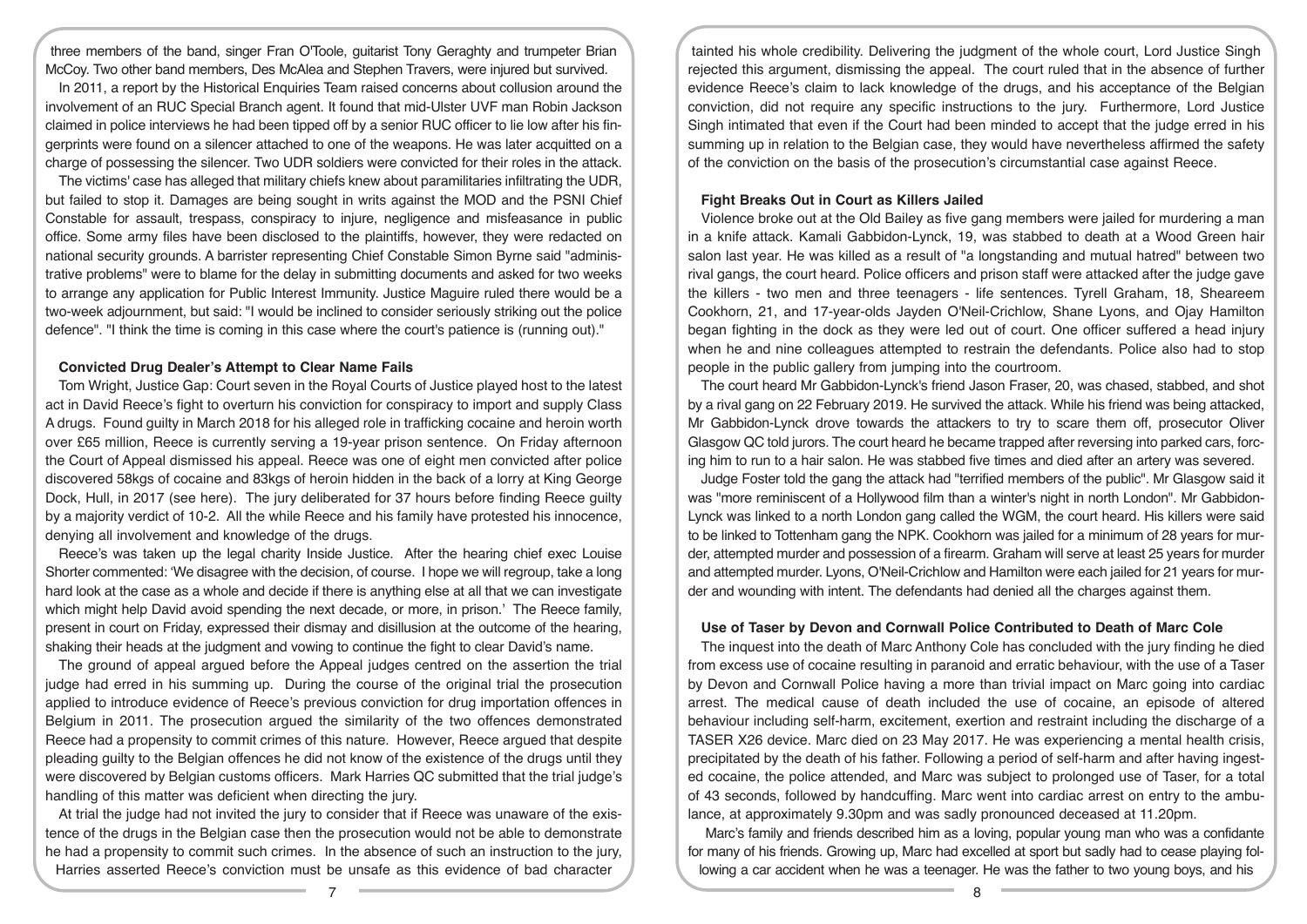partner described him as an amazing Dad and partner. Exemplary of Marc's caring nature and empathy for those around him, he became primary carer for his terminally ill father. The death of Marc's father in 2016 profoundly affected him, and he would visit his father's grave every day. Marc's family told the inquest that he had been showing signs of severe depression, anxiety and delusional thinking in the weeks leading up to his death. They believe Marc was reluctant to come forward for help due to the considerable stigma that still exists around mental ill health in young men.

The inquest heard that on the day of his death, Marc had gone to a friend's house where he had appeared fearful that people 'were coming to get him'. He had a kitchen knife with him, which his friends describe him holding as though he was trying to defend himself. Marc exited his friend's property through a first floor window. In entering a neighbour's garden, he accidentally caught the neighbour with the knife causing a superficial minor injury that was later described as a 'graze'. Following this, the police were called to respond to a 'stabbing'. Other neighbours also called the police as Marc was now in the street with the knife. Witnesses described him to the police as wandering and not appearing to threaten anyone. One witness told the inquest that Marc looked like a 'lost soul'. Marc was seen holding the knife to his neck, and officers described him beginning to self-harm on their arrival. The police immediately shouted at Marc to 'drop the knife', following which the Taser was discharged, causing Marc to drop to the floor 'like a sack of spuds' in the words of one witness.

The inquest heard how the effect of the Taser can cause a person's muscles to 'lock up' through Neuro Muscular Incapacitation, and the police officer involved acknowledged that this may have occurred in Marc's case as he maintained a firm grip on the knife. In total, Marc was subjected to 43 seconds of near continuous Taser, during which time the knife was knocked from Marc's hand using a baton. Marc was then handcuffed by at least two officers whilst on the ground. Witnesses described hearing Marc shout for his mum and ask, 'what have I done?' appearing confused rather than aggressive or angry. Shortly after, he lost consciousness and paramedics arrived responding to the initial 999 call, and were faced with an unexpected scene. The officer who Tasered Marc admitted during the inquest that he had given inaccurate initial statements to the Independent Office for Police Conduct investigation. He said this was on the advice of the Police Federation solicitors, who encouraged him not to "express uncertainty" and to state he had discharged the Taser only twice. However, during the Inquest, the officer admitted discharging the Taser three consecutive times. Other officers echoed the advice of the Police Federation Solicitors in responding to questions regarding why their first accounts differed from later statements.

 Dr Soar, a medical expert, told the inquest that there is an issue with research and literature on Taser use and dangers, as the majority of research is produced by the manufacturers of Taser, Axon. The expert indicated that in his view, bolstered by his clinical experience and the research of bodies such as DOMILL\*, while the manufacturers' position was that Taser is not lethal, it is not a device with zero risk. The jury accepted the evidence of Dr Soar and found that the use of Taser had a more than trivial impact. The jury described the actions of the paramedics as appropriate on the evening in question, in contrast with their conclusion relating to the evidence of the police which they rejected. The family feel that this shows that the use of force in this case was clearly not justified in the circumstances. Marc was Tasered for nearly 43 seconds despite the jury not finding that he had been aggressive or posed a threat.

Lisa Renee Cole, Marc's sister, said: "Marc's tragic death has destroyed our lives and we miss him terribly every single day. We were hopeful that this inquest would finally give us some clarity on the critical minutes leading up to his untimely death. Instead we have been confronted with officers

falsifying evidence, closing ranks and deferring to the Police Federation. This is not only an insult to our grieving family but leads to a lack of accountability. While there is no transparency or accountability for loss of life, preventable deaths during police contact will continue, and those with mental ill health will continue to be overrepresented in this marginalised group. The Jury have found that the Taser had a more than trivial impact on Marc's death. What is needed is an urgent review of police use of Taser, considering the lack of robust training in responding to those experiencing mental ill health or intoxication, and the risks associated with repeated and prolonged exposure to Tasering. It is too late for Marc, but we believe this would save lives."

 Nadine Kinder, Marc's partner, said: "An inquest is meant to be about truth, but the only truth I remain sure of is that two innocent children were robbed of a life with their dad and me. Police walk around every day with people's lives in their hands, but I now believe they are protected from the moment they put on their uniforms. Admitting giving inaccurate statements and raising more questions than they have answers, they have shown no emotion or sympathy for the family they have destroyed. Next time you call the police, who we are meant to trust to help us in crisis, know that it could be your family, friend or neighbour at the blunt end of this. Something needs to be done within the force to ensure that the police understand the ramifications of Taser use, and the pain that is caused when they close ranks during an inquest."

Deborah Coles, Director of INQUEST said: At a time when the Home Office are spending £10million on arming more officers with Tasers, this inquest has exposed a disturbing lack of understanding and sufficient training on the dangers. Use of force by police is disproportionately employed against those experiencing mental ill health and intoxication, the very people for whom the risks are highest. The data shows Taser use has already rapidly increased, raising questions about whether it is becoming a first not last resort. To prevent further deaths and protect those in crisis like Marc, we must look beyond policing and instead fund our communities' health, welfare and specialist services."

 Emily Comer of Broudie Jackson Canter Solicitors said: "The circumstances of Marc's tragic death paint a disturbing picture of police use of Taser, particularly against those in mental health crisis. The inquest heard how the use of Taser played a more than trivial part in Marc's death, while officers involved in both the incident and in training appeared confused over the possible effects of the weapon. The family have conducted themselves with enormous dignity throughout this lengthy and protracted process, in the face of admissions from the police officers regarding inaccurate statements made at the advice of Police Federation solicitors."

#### **Secret Justice": An Oxymoron and the Overdue 'Closed Procedures' Review**

*Since at least the 16th century the personification of Justice has been depicted wearing a blindfold to represent impartiality.* 

The Government has still not implemented the review of Closed Procedures that Parliament had dictated should take place when passing the Justice and Security Act 2013. A review is required to cover the first five years after the Act came into force, and should have been completed "as soon as reasonably practicable" thereafter. That period expired in June 2018, and there are still no signs of a reviewer being appointed.

'Secret Justice' is a deliberate oxymoron, used by some legal commentators as a term for Closed Material Procedures (CMPs). Justice, of course should generally be open and transparent, not secret. The principle of open justice dates back centuries, and the law reports are full of reiterations of its importance. Here's one example, this from Lord Woolf in R v Legal Aid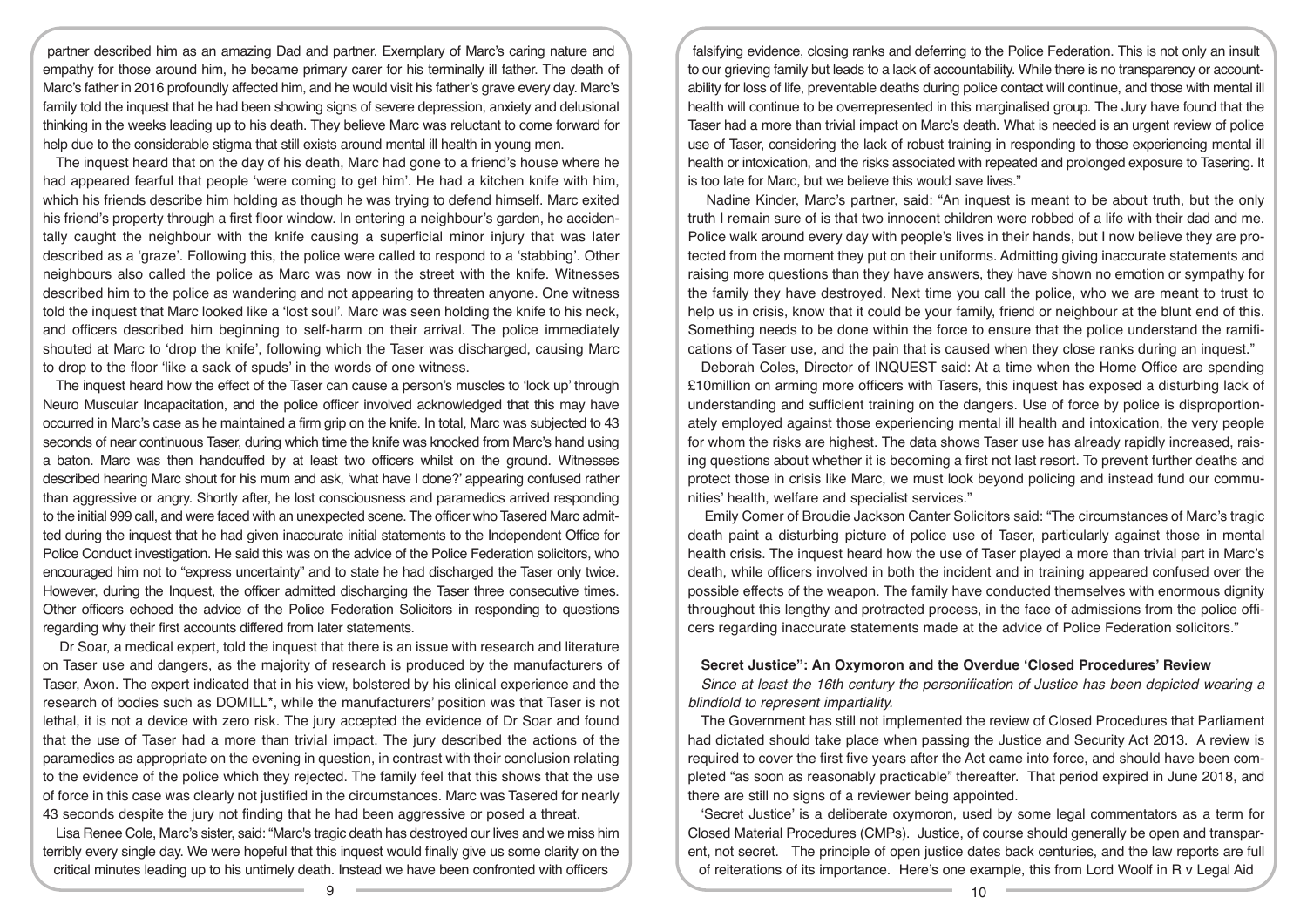Board, ex p Kaim Todner [1999] QB 966: The need to be vigilant arises from the natural tendency for the general principle to be eroded and for exceptions to grow by accretion as the exceptions are applied by analogy to existing cases. This is the reason it is so important not to forget why proceedings are required to be subjected to the full glare of a public hearing. It is necessary because the public nature of proceedings deters inappropriate behaviour on the part of the court. It also maintains the public's confidence in the administration of justice. It enables the public to know that justice is being administered impartially. It can result in evidence becoming available which would not become available if the proceedings were conducted behind closed doors or with one or more of the parties' or witnesses' identity concealed. It makes uninformed and inaccurate comment about the proceedings less likely. If secrecy is restricted to those situations where justice would be frustrated if the cloak of anonymity is not provided, this reduces the risk of the sanction of contempt having to be invoked, with the expense and the interference with the administration of justice which this can involve.

An equally fundamental principle of fairness in legal proceedings is that in a party should know the evidence and case against them. This has even been given a Latin epithet (audi alteram partem). But you don't need to be a scholar of either classics or law to appreciate that that being aware of the material that the other side is putting before the court, and having the opportunity to challenge and answer it, is a cardinal feature of fair legal proceedings. The personification of Justice is blindfolded, to represent her impartiality; but litigants are expected to have an unimpaired view of the proceedings.

CMPs represent a departure from both of these principles. At least part of the proceedings takes place at a hearing from which one party is excluded and is held in secret. And at that 'closed' hearing, the Court hears evidence produced by the other party of which the absent party is unaware. In order to reduce the unfairness that is inherent in this, CMPs make provision for a 'special advocate' to represent the interests of the excluded party. This special advocate is made privy to the secret material and is appointed to represent the interests of the person from whom it is being withheld. The special advocate works under significant constraints, most notably a prohibition on speaking to the person whose interests he or she is representing, or their legal team.

As may be imagined, CMPs are controversial. The justification advanced for them is that they enable cases to be tried that would otherwise be un-triable and so would be destined to fail: compromised justice is better than no justice at all. Parliament passed the legislation that set up the first CMP in the Special Immigration Appeals Commission Act 1997. That Act created the Special Immigration Appeals Commission, SIAC, to hear immigration appeals such as challenges to deportation, where the Government wanted withhold information from the appellant on the basis that its disclosure would cause harm to the public interest. The appeal of Abu Qatada, the infamous extremist preacher, is one of the best-known cases that has been through SIAC – and repeatedly covered on this blog.

Over the years, Parliament provided for CMPs to be made available in a range of other tribunals, including employment tribunals. Then, in 2011, the Coalition Government published the Justice and Security Green Paper. This included a proposal for CMPs to be permitted in any civil litigation, if certain criteria were met. This proposal led to concern and vigorous debate in Parliament, the press, and across the wider public. Among the many responses to the consultation was one from the Special Advocates. The Special Advocates (including me) highlighted inherent difficulties with CMPs from our experience in practice and questioned whether any sufficient justification had been established by the Government for their exten-

sion to be available in the full range of civil proceedings. Deep-seated concerns about the Bill were voiced during the Bill's passage, and led to substantial amendment. One amendment was the provision that now appears as section 13 in the Act as it was eventually passed. This may be seen as a measure to provide reassurance that the controversial measures to be enacted would be properly reviewed and evaluated. The Government asserted that there was a compelling need for CMPs in civil claims, but how could that assertion be evaluated? As we shall see below, an important answer to that question is that Parliament has required that there should be a review of CMPs under the Justice and Security Act 2013 after 5 years.

Since the Act came into force in June 2013 it has been deployed by the Government to obtain CMPs in a wide variety of cases. These include civil claims in which UK officials are alleged to have been involved in serious misconduct (such as the claim brought by Mr Belhaj and his wife) as well as challenges to government decisions (such as the UK's licensing of arms sales to Saudi Arabia). These examples are among a total of 54 applications for CMPs under the Justice and Security Act up to 24 June 2018, according to the MoJ's statistics. These applications have almost all been brought by the Government or police bodies.

Section 13 requires the Secretary of State to appoint a person to review the operation of CMPs under the Act for the first five years after it came into force. The review must be laid before Parliament, subject to any redactions required by national security. Here are the main terms: (1) The Secretary of State must appoint a person to review the operation of sections 6 to 11 (the "reviewer"). (2) The reviewer must carry out a review of the operation of sections 6 to 11 in respect of the period of five years beginning with the day on which section 6 comes into force. (3) The review must be completed as soon as reasonably practicable after the end of the period to which the review relates. (4) As soon as reasonably practicable after completing a review under this section, the reviewer must send to the Secretary of State a report on its outcome.

The first backbencher to raise a formal query in relation to the review to be performed was Ken Clarke MP, who as Secretary of State for Justice had overseen the Bill's passage through Parliament so may be taken to have a particular interest in compliance with the Act's provisions. On 23 April 2018 the Justice Minister (Lucy Frazer MP) gave the following written answer to Mr Clarke's question: In accordance with s.13(1) and (2) of the Justice and Security Act 2013 ("the Act"), the review of the operation of sections 6-11 of the Act should cover the period from 25 June 2013 to 24 June 2018. On 13 November 2017, the previous Secretary of State for Justice, the Rt Hon David Lidington CBE MP, wrote to his counterparts at the time in the departments that use the Closed Material Procedure (CMP) under the Act, to draw attention to the 5-year review and to discuss arrangements for the review. Discussions between officials are ongoing and an announcement will be made in due course.

This was picked up by Jim Cunningham MP, who asked about the appointment of the reviewer and when the review was scheduled to begin. The response of the Minister, Lucy Frazer MP, was given on 14 June 2018: As I indicated in my answer of 23 April 2018 to Question 135211, the review should cover the period from 25 June 2013 to 24 June 2018. It will therefore need to take into account the 5th annual report to Parliament on the use of closed material procedure under the Justice and Security Act 2013, which the Government aims to submit in the Autumn. A reviewer has not been appointed yet. Discussions between officials are ongoing and an announcement will be made in due course

Whilst the need for the review to take account of the last year of the five year period is obvious, that could not be a sensible reason for delay in appointing the reviewer. In any event,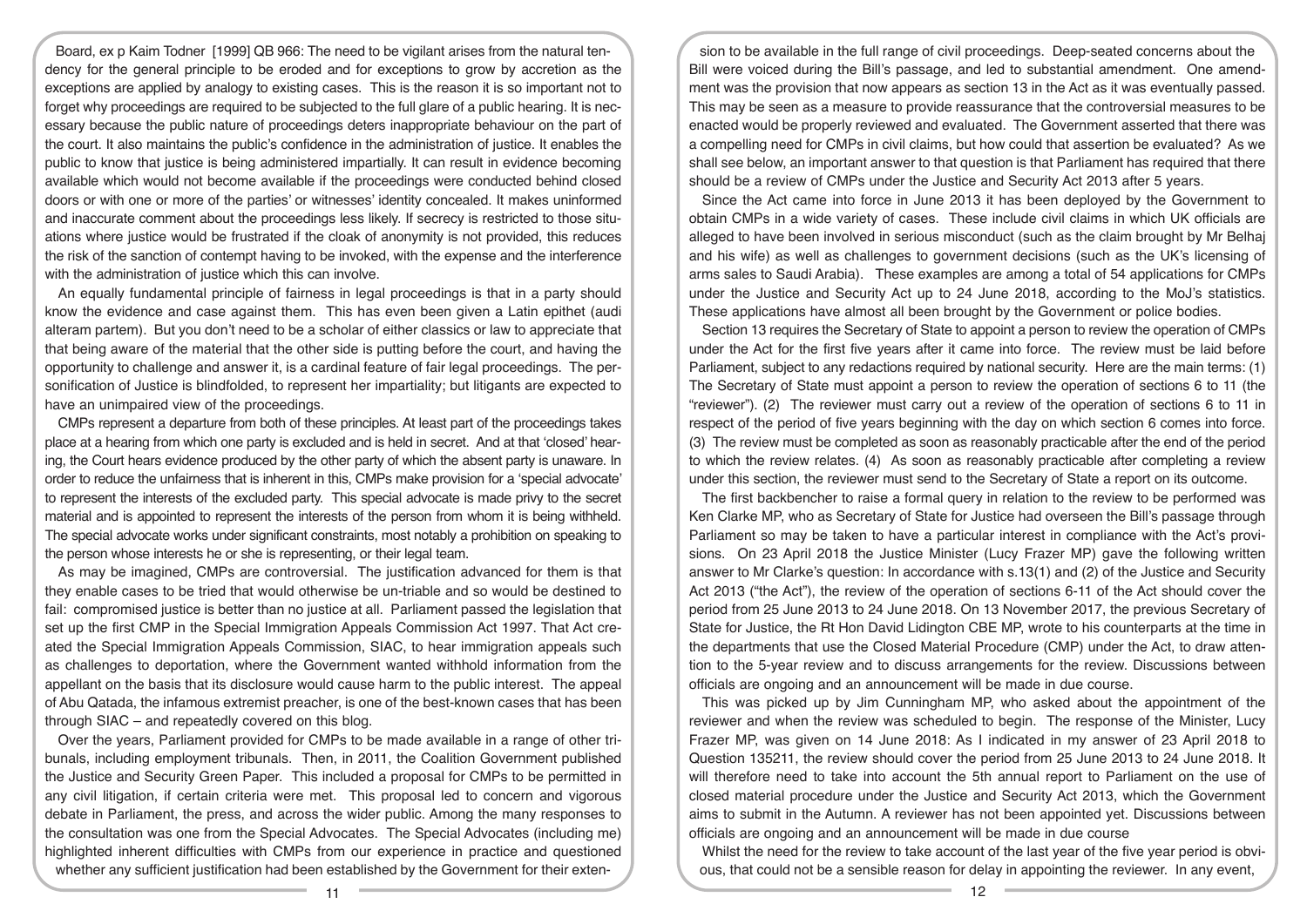that 5th annual report was submitted in December 2018. These annual reports are required by section 12 of the Act, and simply list the CMPs in the relevant year, with numbers of applications and revocations broken down.

Next up was Alistair Carmichael MP, nearly a year later. He asked two questions in relation to the review; how the terms of reference for the reviewer would be determined and when the review would be announced. The Minister (Lucy Frazer again) responded on 11 April 2019 to both questions in the same simple terms, as follows: A reviewer has not been appointed yet. Discussions between officials are ongoing and an announcement will be made in due course.

Mr Carmichael returned to the question this month, asking whether a reviewer had been appointed. The answer this time was provided by the Minister, Chris Philp MP, on 20 January 2020: Further to the answer provided by Minister of State Lucy Frazer MP QC to the Honourable Member's questions in April of last year on the Justice and Security Act 2013, I can advise discussions are ongoing and an announcement will be made in due course

So there we are. Still no reviewer appointed, let alone a review produced in relation to the operation of CMPs under the Justice and Security Act 2013. This is despite the fact that the requirement for a review was inserted to meet concerns about the operation of the Act, and that the period to be reviewed ended in June 2018, with the review to be published "as soon as practicable" thereafter.

As explained above, the subject matter of the review is legal proceedings that constitute an exceptional departure from conventional standards of fairness and open justice, and are largely insulated from public scrutiny, so underlining the importance of the review and the public interest in it. In every ministerial response to a parliamentary question, from April 2018 to January 2020 the same form of words appears: "discussions are ongoing and an announcement will be made in due course", but with no indication as to when this announcement will be made.

The series of apparently formulaic and uninformative ministerial answers to questions from Parliamentarians seeking to establish when the Government is proposing to comply with an obligation imposed on it by Parliament is not uplifting. Nor, perhaps, does it give much reassurance as to the effectiveness of the Executive's accountability to Parliament in an area of legitimate public concern and debate.

Angus McCullough QC barrister 1 Crown Office Row with experience of acting as a Special Advocate in closed proceedings since 2002.Start Here . . . . . .

#### **White Men Still Dominate Judiciary, Says Justice Report**

Simon Murphy, Guardian: Progress to improve diversity in the judiciary is too slow and there has been stagnation in the appointment of BAME judges, according to a damning report by an influential law reform group whose head warns that senior roles are still "dominated by white men". The report by Justice said that only a third of judges in courts are female and just 7% are BAME (black and minority ethnic) compared with 13% of the population in England and Wales, although it did note there had been modest improvements in the past three years. The report finds there have been more efforts to bolster outreach to BAME communities but this has not resulted in appointments in judges. There is not a single BAME judge in the supreme court. Meanwhile, data gathered by the group also found that higher socio-economic groups dominate, with three in four existing senior judges having attended Oxbridge and 60% having been privately educated despite only 7% of the country attending fee-paying schools.

The report, Increasing Judicial Diversity: An Update, was compiled by a working group following the organisation's 2017 review exploring the structural barriers faced by underrepresented

groups trying to make it in the legal world. The report notes: "The working party is particularly troubled by the stagnation in the appointment of BAME judges since our last report." It acknowledges that some minor recommendations have been adopted by the Judicial Appointments Commission since its 2017 review, but adds "despite these changes, the senior judiciary remains predominantly made up of white, male, able-bodied and privately educated barristers".

The report comes after Lady Hale, who was succeeded as president of the 12-seat supreme court earlier this month, last year called for greater diversity so that the public feel those on the bench are genuinely "our judges" rather than "beings from another planet". The report makes a series of recommendations including a continued call for the introduction of targets for minority appointments, rather than specific quotas, as well as the creation of a permanent "senior selection committee" for top judiciary posts. It also urges the establishment of more structured judicial career paths to diversify judge appointees at top levels so that more come from tribunals, in-house and private practice solicitors, as opposed to the bar. Meanwhile, the group recommends tackling "affinity bias" so that there is a move away from appointing senior judges from similar backgrounds to themselves.

Andrea Coomber, director of Justice, said: "Nearly three years since our last report there has been only modest progress towards a more diverse senior judiciary. Our senior judiciary continues to be dominated by white men from the independent bar … The judiciary play a critical role in our democracy and hold immense power in society. They can take away people's liberty, their children, their rights and more. That such power is held by such an unrepresentative group of people – however meritorious – should be of concern to us all." Since Justice's 2017 report there have been some notable strides to improve diversity in the judiciary, including the appointment of two more female justices to the supreme court, as well as Sir Rabinder Singh to the court of appeal. A Ministry of Justice spokesman said: "We are working across government to ensure we have a judiciary that represents the communities it serves. A programme which supports candidates from underrepresented groups to become judges is ongoing and we are looking at other ways to increase representation across the criminal justice system."

#### **France Must End Overcrowding In Prisons and Degrading Conditions Of Detention**

In Chamber judgment in the case of J.M.B. and Others v. France (application no. 9671/15 and 31 others) the European Court of Human Rights held, unanimously, that there had been: a violation of Article 13 (right to an effective remedy) of the European Convention on Human Rights, and a violation of Article 3 (prohibition of inhuman or degrading treatment). The 32 cases concerned the poor conditions of detention in the following prisons: Ducos (Martinique), Faa'a Nuutania (French Polynesia), Baie-Mahault (Guadeloupe), Nîmes, Nice and Fresnes, as well as the issue of overcrowding in prisons and the effectiveness of the preventive remedies available to the prisoners concerned. The Court considered that the personal space allocated to most of the applicants had fallen below the required minimum standard of 3 sq. m throughout their period of detention; that situation had been aggravated by the lack of privacy in using the toilets. With regard to the applicants who had more than 3 sq. m of personal space, the Court held that the prisons in which they had been or continued to be held did not, generally speaking, provide decent conditions of detention or sufficient freedom of movement and activities outside the cell. The Court further held that the preventive remedies in place – an urgent application to protect a fundamental freedom and an urgent application for appropriate measures – were ineffective in practice, and found that the powers of the administrative judges to make orders were limited in scope. Furthermore, despite a positive change in